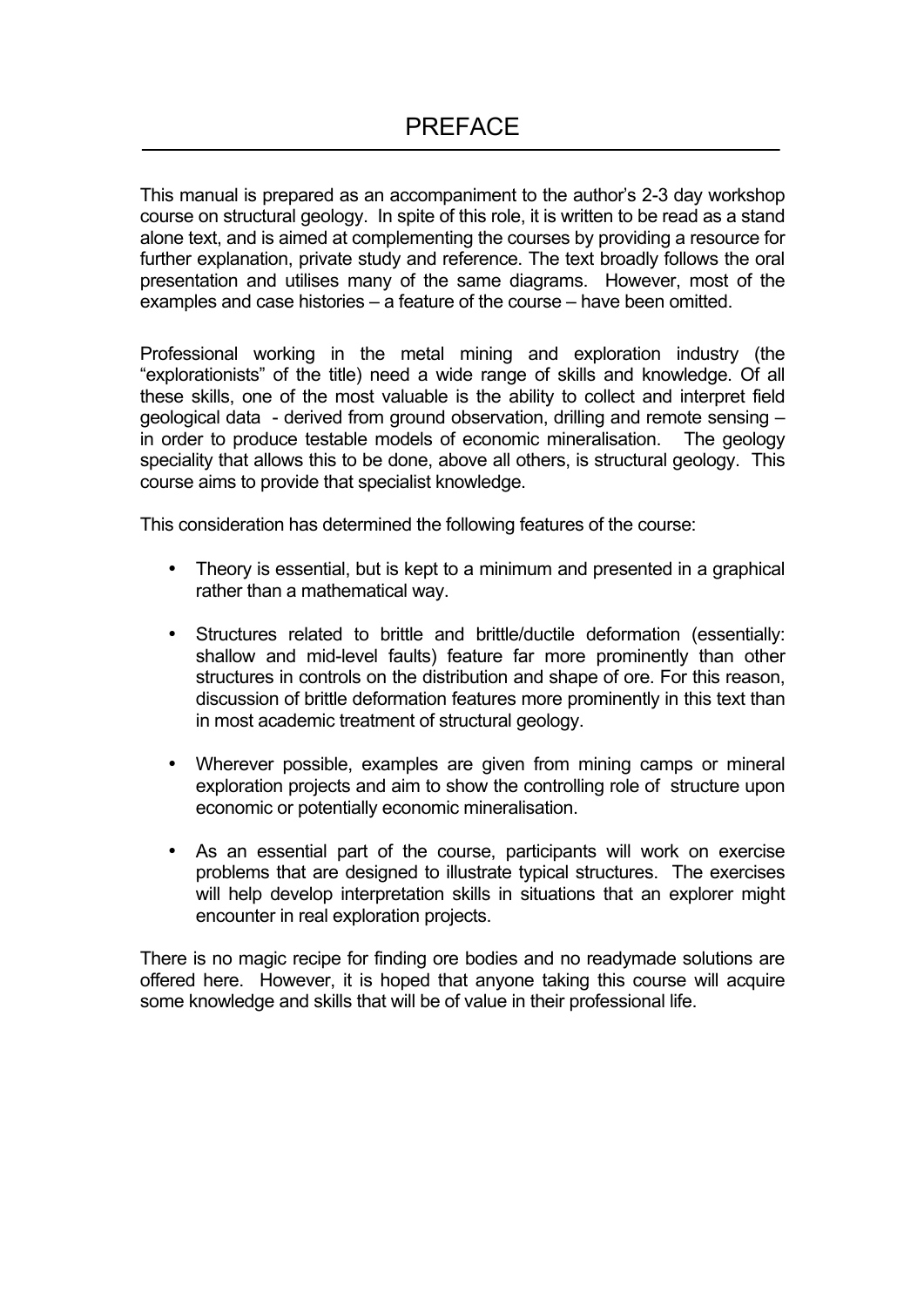# *CONTENTS*

| 1. INTRODUCTION                                                      | 1   |
|----------------------------------------------------------------------|-----|
| 2. STRESS AND STRAIN                                                 | 5   |
| 3. THE MOVEMENT ON FAULTS                                            | 15  |
| 4. THE DIFFERENT CLASSES OF FAULT                                    | 21  |
| 5. THE DIFFERENT WAYS THAT ROCKS CAN DEFORM                          | 25  |
| 6. ROTATIONAL AND NON ROTATIONAL STRAIN                              | 33  |
| 7. STRUCTURES IN SHEAR ZONES                                         | 41  |
| 8. MORE ABOUT NORMAL FAULTS                                          | 49  |
| 9. MORE ABOUT THRUST FAULTS                                          | 57  |
| 10. MORE ABOUT STRIKE SLIP FAULTS                                    | 63  |
| <b>11. MORE ABOUT REVERSE FAULTS</b>                                 | 75  |
| <b>12. FAULT MOVEMENT INDICATORS</b>                                 | 79  |
| 13. FAULTS AND FLUIDS AND ORE BODIES                                 | 93  |
| 14. FOLDING                                                          | 97  |
| <b>15. LINEATIONS</b>                                                | 111 |
| APPENDIX A: STRESS AND STRAIN: A MATHEMATICAL TREATMENT              | 115 |
| APPENDIX B: DISPLACEMENT OF STRUCTURES ACROSS<br>SIMPLE SHEAR FAULTS | 125 |
| APPENDIX C: DESCRIBING ROCK STRUCTURE                                | 131 |
| APPENDIX D: THE STEREOGRAPHIC NET                                    | 137 |
| <b>REFERENCES</b>                                                    | 149 |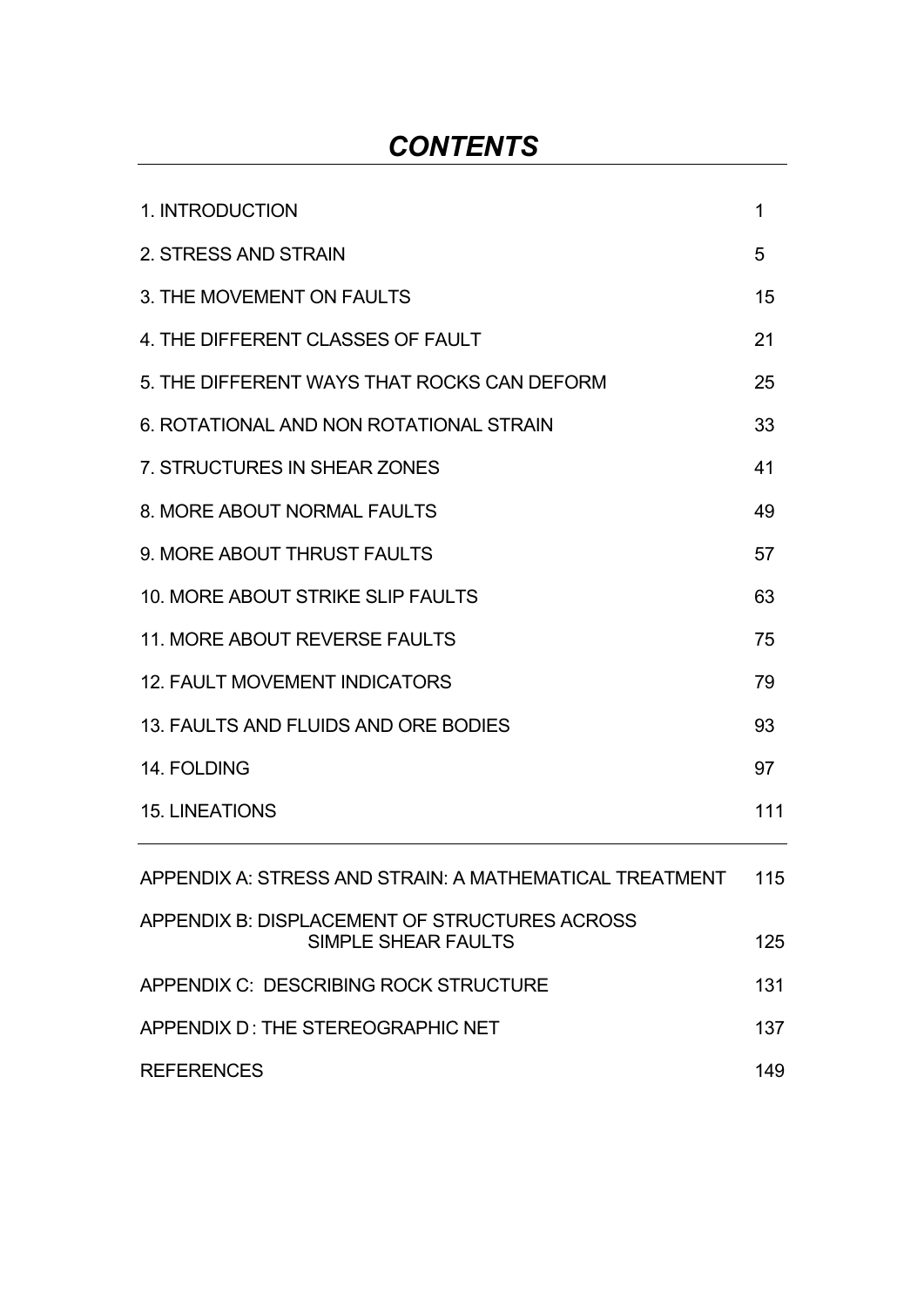# **1. INTRODUCTION**

This aim of this course is to show the various ways in which structure controls the location, size, style, shape and attitude of ore bodies. It will demonstrate, with examples from real exploration programs and real ore bodies, how geologists looking for ore or working with ore bodies can use structure to help them find and, once found, define ore.

Structural theory attempts to answer *why* structures form and *why* they have their characteristic size, attitude and appearance. Exploration geologists are not primarily concerned with theory. Their job is to find ore bodies: to answer questions that begin with "*where?"* or "*how much?"* rather than "*why?"* Can we safely leave *"why"* to the academics? *W*hat is the point of learning the theory? There are three good reasons:

- It is not generally possible to answer "where" without first considering "why". And to answer "why" questions an understanding of theory is essential.
- Not every rock appearance that might be encountered in the field can be defined in advance, and the structure that a geologist actually sees in outcrop or drill core may not much resemble the diagram in the textbook or ideal specimen in the laboratory. Knowledge of theory enables the geologist to work out new relationships or unusual presentations when he comes across them in the field.
- By presenting some basic structural theory, I hope to demonstrate that structural geologists are not in the business of vague arm-waving empirical relationships (well, only sometimes!) – but have rigorous science and understanding behind them – probably to a greater extent than in many other geology disciplines.

This course therefore begins with the basic theory of how rocks deform. The theory is founded in mathematics, but few beside professional mathematicians are comfortable with long equations on the page. Fortunately, the mathematics lends itself to graphical presentation - simple and easily remembered diagrams that can provide visual models of the processes involved. This is the route that I will take in my explanations. If you want to explore the mathematical aspects of structural geology, I offer a brief treatment in Appendix A. More comprehensive coverage will be found in the books by Jaeger (1969) & Ramsay & Huber (1987).

First, let us establish the scope of what is to come by attempting to answer a few basic questions.

# **What Is Structural Geology?**

The recognition, description, classifying, understanding and use of rock discontinuity (structures)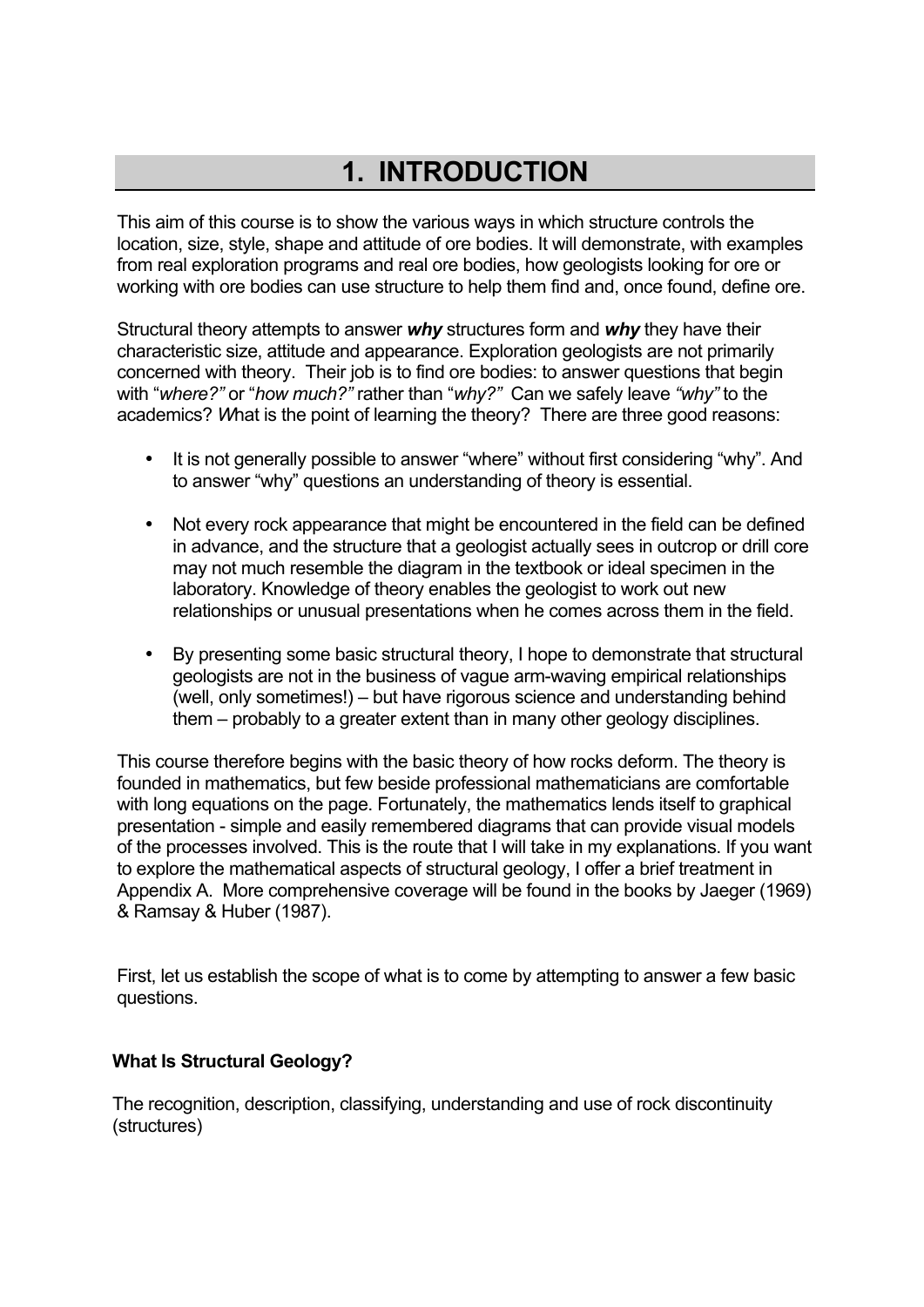- Some examples of structures are: bedding planes, faults, folds, fractures, joints, stylolites, cleavage, lineation, boudins, fibres, slickenlines, foliations, pressure shadows, veins, breccias, intrusive contacts. These can occur at all scales from microscopic to map scale.
- The study of structures occurring at continental or crustal scale is often called tectonics. Tectonics is simply structure writ large.

#### **What Causes Structure?**

- Structures form because of stress acting upon rocks. This may happen either at the time the rocks are formed and/or at any subsequent stage.
- All the stress acting upon rocks is attributable, either directly or indirectly, to two fundamental earth forces: *gravity and heat*.
- The major effect of gravity is the progressive increase with depth of lithostatic and hydrostatic pressure.
- The ultimate source of heat in the earth is the radioactive decay of minerals
- Gravity and heat together drive the movements of the earth's crustal plates.

## *What Value does Structure have for the Explorationist?*

- An accumulation of minerals capable of being mined at a profit is called *ore*.
- Such accumulations are rare and result from an unusual combination of factors acting within a localised volume of rock.
- The key factors controlling ore formation are localised strong gradients in the value of the physical and chemical parameters of a rock body. Common gradients are those of temperature, pressure, ph or the concentration in solution of CO<sub>2</sub>, sulphur, iron, chlorine and so on.
- Under the right conditions, these gradients act as a valve to concentrate metallic elements from a more dilute background source.
- The most common reason for localised physical and chemical gradients in a rock mass are the structures which are forming within it.
- Ore bodies most often form at the same time as the structures that host them. The size, style, geometry and attitude of these ore bodies thus reflect that of the host structure. Understanding the structure of a body of rock therefore enables definition of the shape and attitude of any ore body that lies within it.
- The good news is that *structures are inherently predictable.* Understanding, defining and predicting structure, can lead to prediction of ore.